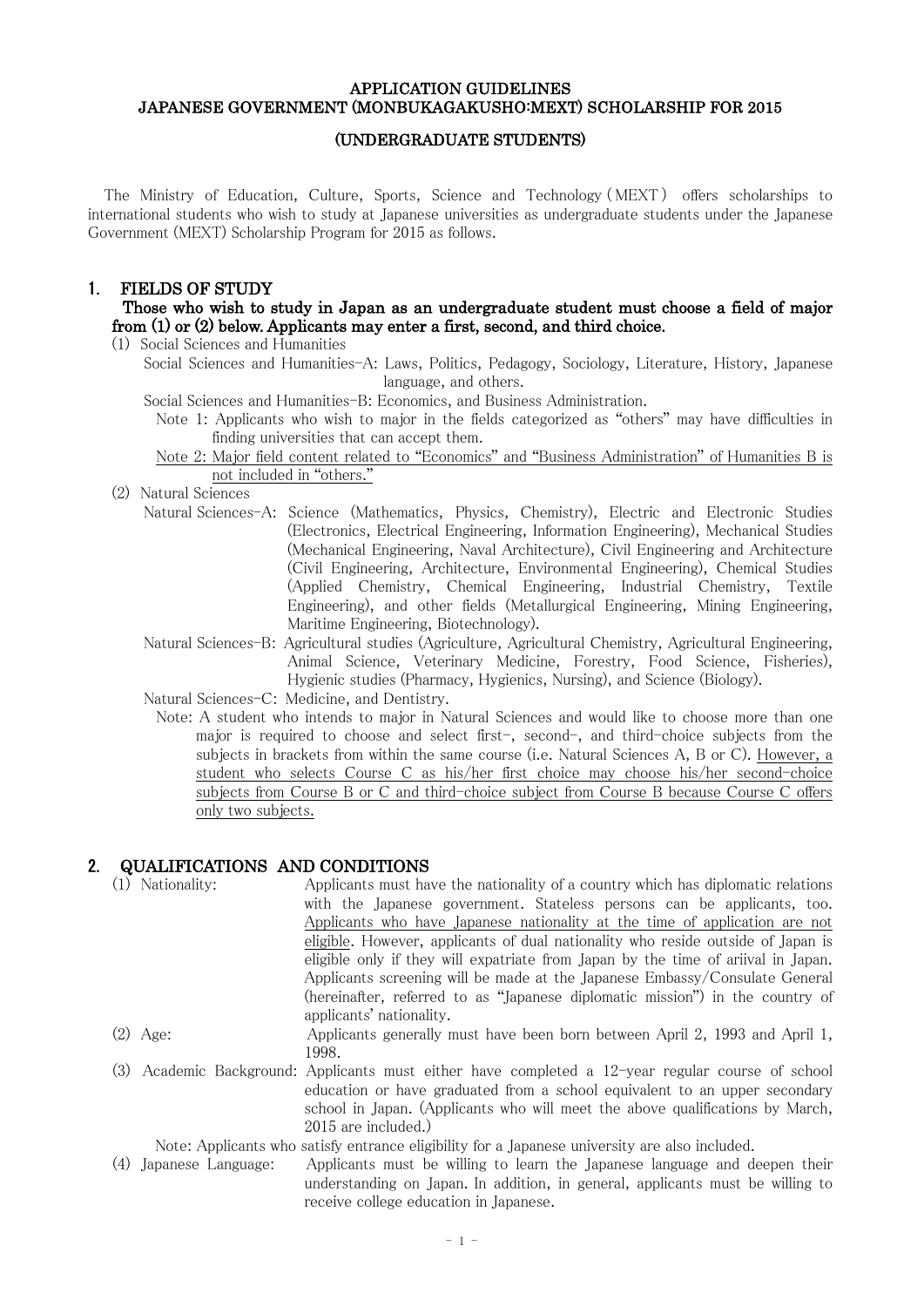- (5) Health: Applicants must be physically and mentally healthy enough to pursue study at a university in Japan.
- (6) Arrival in Japan: In principle, applicants must be able to arrive in Japan between the 1st and 7th of April 2015. In case where an applicant starts from the fall semester through direct placement, he or she must be able to leave for and arrive in Japan by the date specified by the accepting university.
- (7) Visa Requirement: Selected applicants must acquire "College Student" (ryugaku,留学) visas before entering Japan. The visas should be issued at the Japanese diplomatic mission, located in the country of applicants, nationality.
	- Note: Applicants who change their resident status to any status other than "College Student" after their arrival in Japan will immediately lose their status as Japanese government scholarship student.
- (8) Applicants who meet any or all of the following conditions are not eligible. If identified after acceptance of the scholarship grantees, the applicants will be required to withdraw from the scholarship:
	- ① If applicant is a service member or a civilian employee registered on the active military list at the time of his/her arrival in Japan;
	- ② Those who cannot arrive in Japan during the period designated by MEXT or the accepting university;
	- ③ If an applicant is a previous recipient of a Japanese government scholarship. Unless more than three years have passed since the first day of the month following the final payment of the previous scholarship, as of April 1, 2015 (In case where the student starts from the fall semester, the month of entrance.);
	- ④ If Applicant is, in principle, currently enrolled in a Japanese university with the resident status of "College Student," or will be enrolled in a Japanese university as another source or self-financed international student between the time of application for this scholarship in his/her country and the time the scholarship period is due to begin. This does not apply to current self-financed international students at Japanese universities who will complete their courses of study and return to their countries before the end of the current year;
	- ⑤ If an applicant is a grantee of a scholarship from any organization(including any governmental organization of his/her own country) other than the Japanese government (MEXT) (Prospective beneficiaries are included);
	- ⑥ Applicants who are expected to graduate at the time of application and, cannot satisfy the qualifications and the conditions of academic background by the deadline given; or
	- ⑦ Applicants of dual nationality who cannot prove their expatriation of the Japanese nationality by the time of arrival.

# 3. TERM OF SCHOLARSHIP

- (1) Scholarship awards will be tenable for five years from April 2015 to March 2020, including one-year preparatory education in the Japanese language and other subjects due to be provided upon arrival in Japan. For scholarship grantees majoring in medicine, dentistry, veterinary medicine or a six-year course in pharmacy, the term of scholarship will be seven years until March 2022.
- (2) The preparatory education requirement can be waived for grantees who have sufficient knowledge of the Japanese language to pursue their study or who wish to enter a university which demands no Japanese language ability (via direct placement). In this case, the awards will be tenable for four years (or for six years for those majoring in medicine, dentistry, veterinary medicine or in a six-year course in pharmacy). If a grantee graduates earlier or withdraws from his/her undergraduate course for early college entrance, the awards will be tenable until his/her graduation or withdrawal.
- (3) The term of scholarship in case of direct placement will start from the time of entrance to the university, taking into account the circumstances of the accepting university.
- (4) In regard to six-year majors in Pharmacy, the grantees must undergo the common examinations (CBT= Computer-based Testing, OSCE= Objective Structured Clinical Examination) implemented prior to practical training. In cases when it is impossible for the grantees to fulfill the set standards necessary for practical training, the scholarship may be cancelled.
- (5) If a grantee graduates from an undergraduate course and is admitted to a master's course at a graduate school during the term of his/her scholarship, he/she may have the term extended upon successful examination by MEXT provided that he/she has outstanding academic achievement that meets certain criteria. The scholarship will be discontinued if approval is not granted.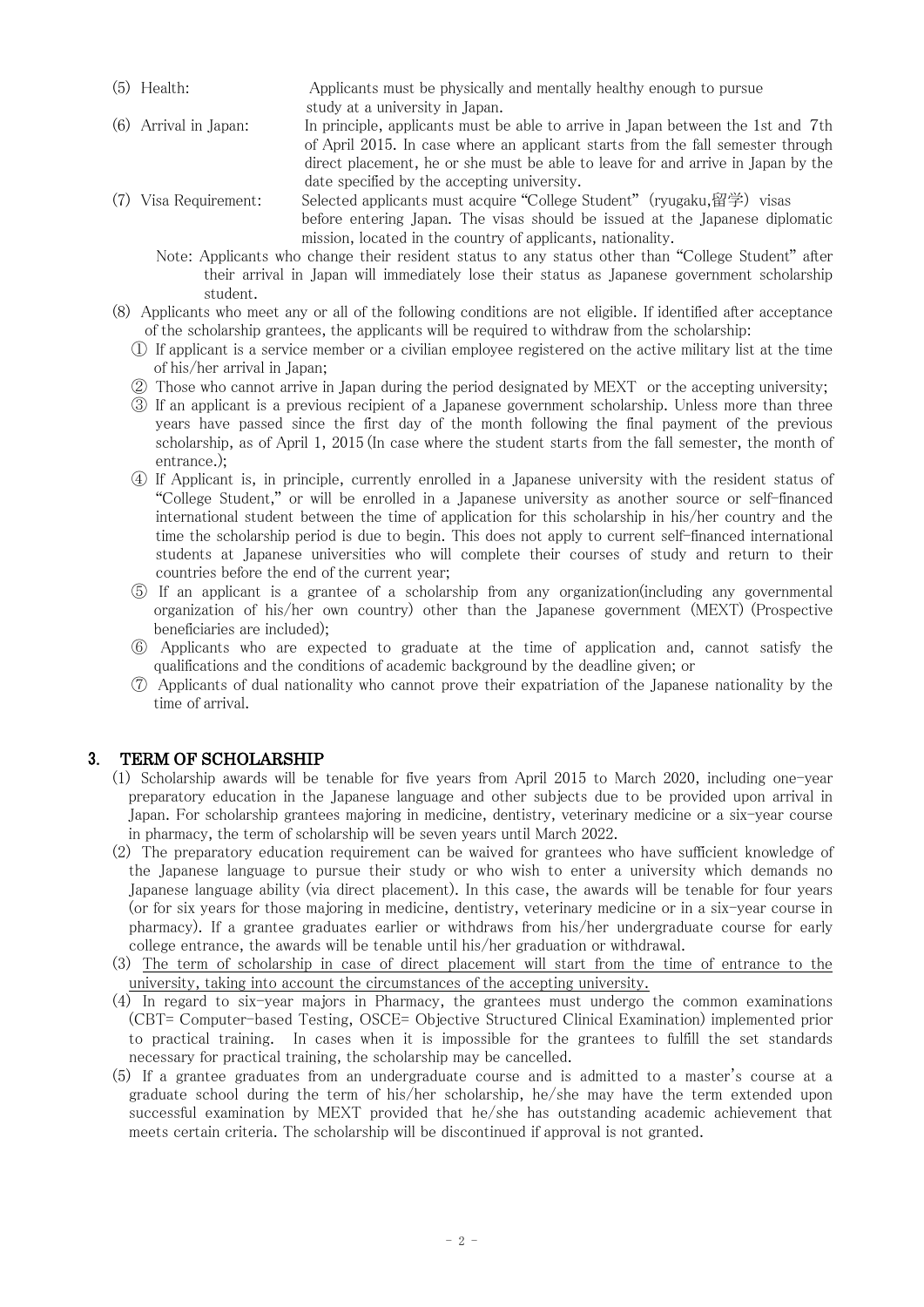# 4. SCHOLARSHIP BENEFITS

(1) Allowance: Each grantee will be provided monthly with 117,000 yen. An additional monthly stipend of 2,000 or 3,000 yen may be provided to those undertaking study or research in specially designated regions. However, the amount of allowance will be subject to change, however depending upon the annual budget for each year. The scholarship will not be paid to a grantee who takes a leave of absence or is long absent from the assigned university or the preparatory Japanese-teaching institution.

> The scholarship will be cancelled for a grantee in the following cases. Furthermore, if scholarship payments were made during the period the following cases applied, the grantee may be ordered to return scholarship payments received during that period:

- ① If any of his/her application documents is found to be falsely stated;
- ② If he/she is in breach of his/her pledge made to the Minister of MEXT;
- ③ If he/she is subjected to disciplinary action such as expulsion or removal from register by his/her university or the preparatory Japanese-teaching institution;
- ④ If it becomes definitive that the grantee will not be able to graduate(or complete his/her course) within the standard course term because of his/her poor academic achievement or suspension;
- ⑤ If his/her resident status of "College Student" as provided for in Paragraph 1-4 of Appendix to the Immigration Control and Refugee Recognition Act changes to any other status;
- ⑥ If he/she is provided with another scholarship(except for a scholarship designated for research expenses); or
- ⑦ If he/she proceeds to a higher level of education without receiving approval for an extension of the term of the scholarship.
- (2) Traveling Costs
	- ① Transportation to Japan: Each grantee will be supplied generally, according to his/her itinerary and
		- route as designated by MEXT, with an economy-class airplane ticket from the international airport nearest to his/her place of residence\* to the New Tokyo International Airport or any other international airport that the assigned university usually uses. Expenses such as inland transportation from his/her home address to the international airport, airport tax, airport usage fees, special taxes on travel, or inland transportation within Japan will NOT be supplied. (\*The address in the country of the recipient's nationality stated in the application form is in principle regarded as the recipient's "home address.").

Note: Those who cannot arrive on the day that is described in "2. QUALIFICATIONS (6) Arrival in Japan" shall not be paid the travel expenses coming to Japan.

- ② Transportation from Japan: The grantee who returns to his/her home country within the fixed period after the expiration of his/her scholarship will be supplied generally, upon application, with an economy-class airplane ticket for the travel from the New Tokyo International Airport (or any other international airport that the appointed university uses as a normal route) to the international airport nearest to his/her home address.
	- Note 1: If a grantee returns home without an extension though having applied for extension of scholarship period, he/she will not be paid travel expenses to return home in general.
	- Note 2: Insurance premiums for travel to/from Japan shall be borne by the grantee.
	- Note 3: If a grantee stays in Japan and gets a job after the scholarship period has ended, he/she will not be paid travel expenses to return home as the temporary return.
- (3) School Fees: Fees for the entrance examination, matriculation and tuition at universities will be paid by the Japanese Government.

### 5. SELECTION

(1) In cooperation with the governments of the applicants' countries the Japanese diplomatic mission will conduct primary screening of applicants by means of submitted application documents, interviews and academic examinations.

[Subjects for examination]

For applicants for a major in Social Sciences and Humanities:

All applicants must sit for mathematics, English, and Japanese (3 subjects in all).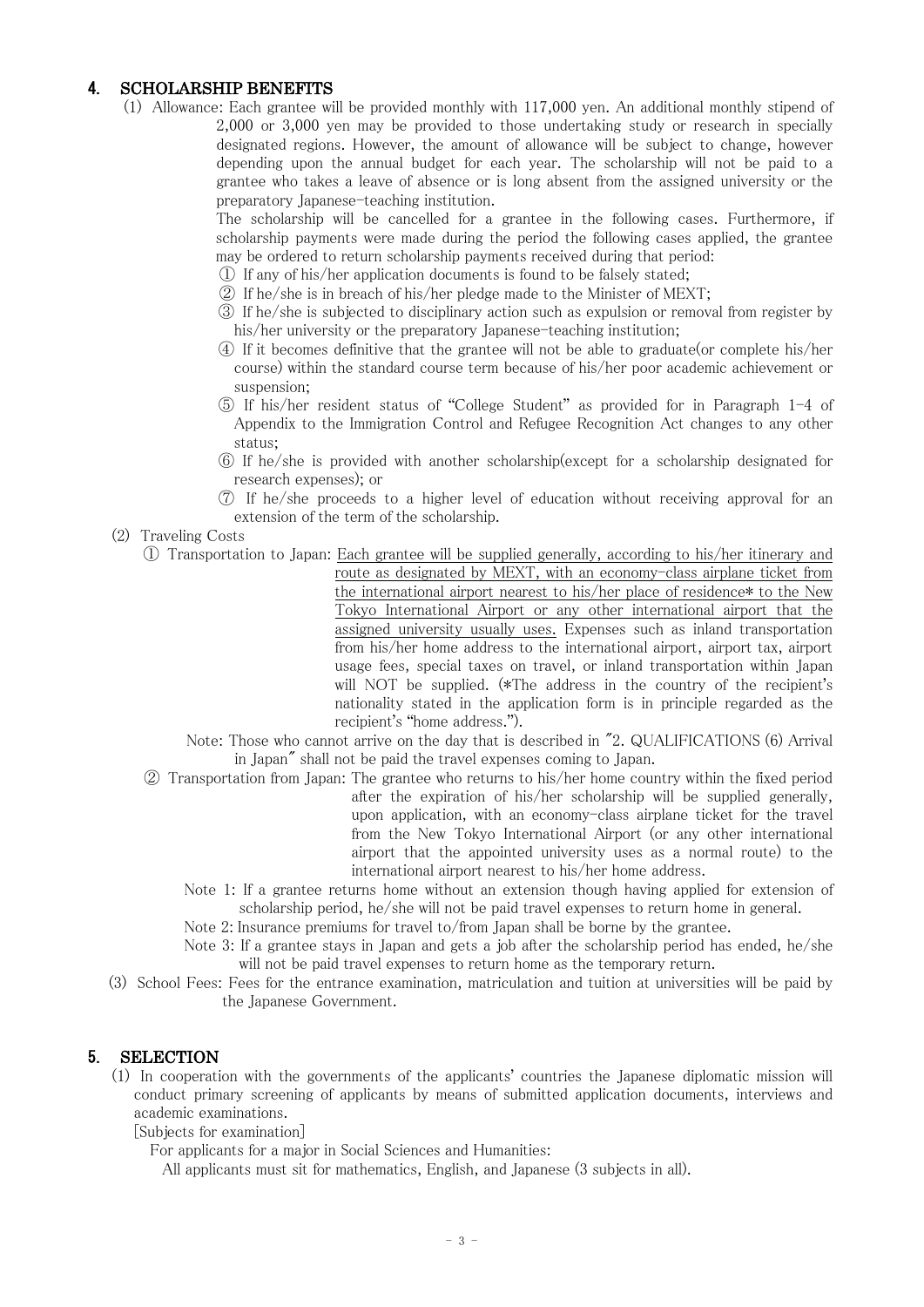For applicants for a major in Natural Sciences:

All applicants must sit for mathematics, English, two subjects selected from among physics, chemistry and biology, and Japanese (5 subjects in all). For selecting two from physics, chemistry and biology, applicants must choose

physics and chemistry when applying for Natural Sciences A; and

chemistry and biology when applying for Natural Sciences B or C.

- (2) Results of primary screening will be notified to each applicant on the date designated by the Japanese diplomatic mission.
- (3) Applicants who have been selected by this primary screening will be recommended to MEXT.
- (4) MEXT will conduct final selection of the recommended applicants and decide scholarship grantees. MEXT may select candidates from each field of study.

## 6. PREPARATORY EDUCATION PRIOR TO PLACEMENT AT UNIVERSITY

(1) Preparatory Education prior to Placement at University:

Each grantee will be enrolled at a preparatory school (either in Tokyo University of Foreign Students or Osaka University) designated by MEXT for a one-year intensive course in the Japanese language and other subjects necessary for preparation for proceeding to university. The preparatory course lasts for one year. Its curriculum mainly consists of education in the Japanese language, and includes other subjects such as Japanese affairs, mathematics, English, and social studies for those majoring in Social Science and Humanities, and physics, chemistry and biology for those majoring in Natural Sciences. A grantee will not be allowed to proceed to university if he/she is determined incapable of completing the prescribed course at the preparatory school. (He/she will be required to return home upon such determination.) This preparatory education requirement can be waived for a grantee who has sufficient knowledge of the Japanese language to pursue his/her study at university or who wishes to enter a university without the Japanese language requirement (via direct placement).

- (2) Change of Major Field of Study: A grantee will not be permitted to change his/her major field of study between Social Sciences, Humanities and Natural Sciences, nor between Social Sciences and Humanities A and B, or between Natural Sciences A, B, and C.
- (3) Subjects to be Studied: A grantee must study compulsory subjects as determined by the preparatory school even if he/she has already studied them at a university outside Japan.

## 7. UNIVERSITY EDUCATION

- (1) Entrance into University: A grantee who has completed the preparatory education will go on to a university designated by MEXT upon passing its entrance examination. The university whose examination a grantee will take will be decided by MEXT in consultation with the university and the preparatory school and in comprehensive consideration of the results of the academic examination in the primary screening held in his/her home country, academic achievement at the preparatory school, the grantee's proposed major subject, and the receiving capacity of the university. No objection by the grantee against the decision will be allowed.
- (2) Academic Year: The academic year begins on April 1 each year and ends on March 31 the next year.
- (3) Language Used in Education: All classes will be given in the Japanese language (except where a grantee is placed at a university which requires no Japanese language ability).
- (4) Degree of "Gakushi"( Bachelor's Degree ): If a grantee attends the designated university for the prescribed number of years and earns the number of credits as determined by the university, he/she will be awarded the degree of "Gakushi."
- (5) Change of Major Field of Study and Subjects to be Studied: 6 (2) and 6 (3) above will apply.
- Note: For direct placement of a grantee at a university, MEXT will decide the recipient university upon discussion with prospective universities. An applicant desirous of direct placement must enter a university without preparatory education, and if the desired university does not accept the applicant, his/her application will be rejected by MEXT. If you want to apply for direct placement, be careful in selecting the university, faculty and school and their capacity to accept direct placement. For further information on universities capable of receiving students via direct placement, please inquire at the Japanese diplomatic mission.